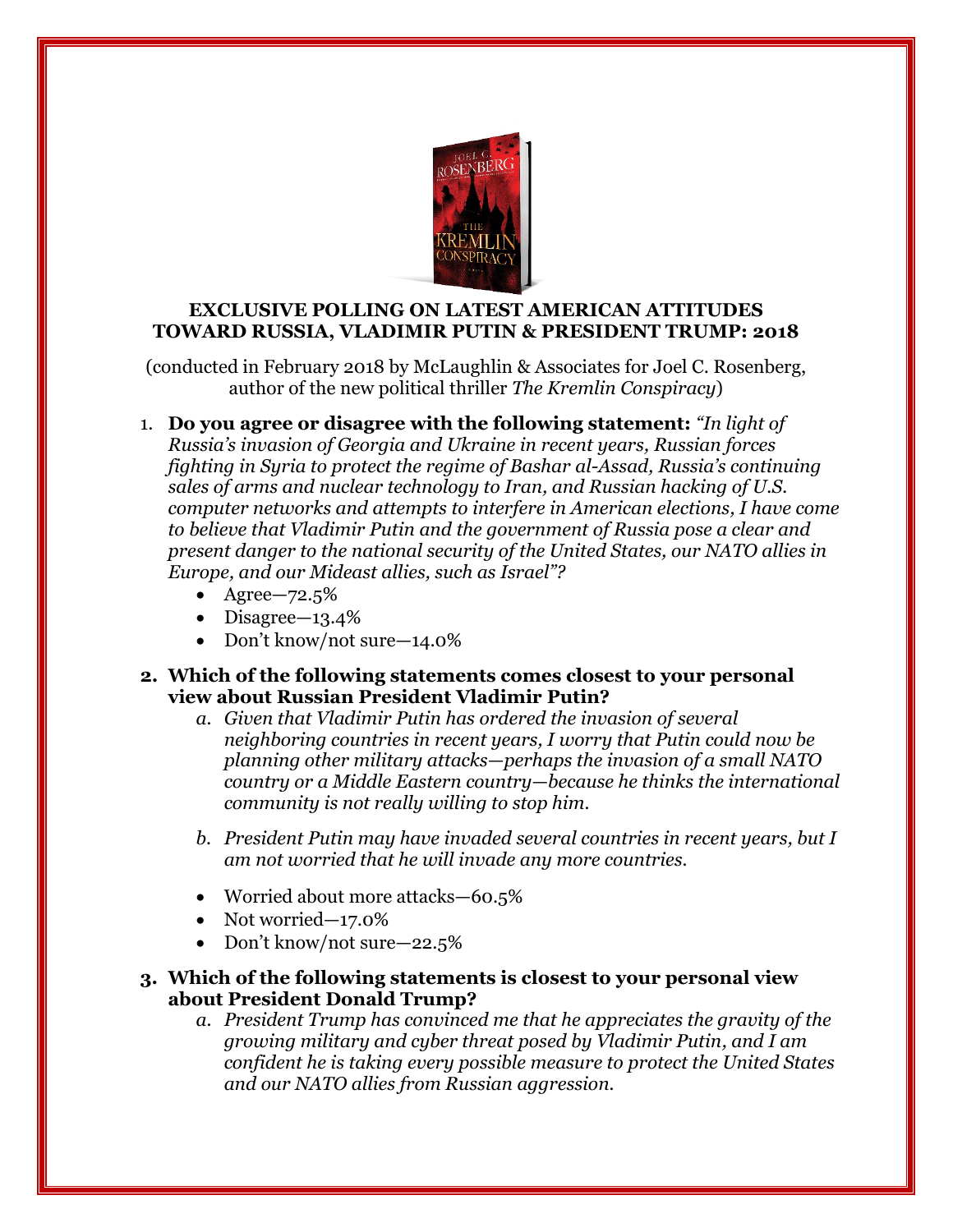- *b. President Trump has not convinced me that he sufficiently appreciates the gravity of the growing military and cyber threat posed by Vladimir Putin; rather, I am troubled by the strange admiration Mr. Trump seems to have for Putin, and I want him to do much more to protect the United States and our NATO allies from Russian aggression.*
- Convinced President Trump understands Russia/doing enough—34.5%
- Not convinced the president understands Russia/must do more –51.9%
- Don't know/not sure-13.6%

# **A CLOSER LOOK AT THE DATA**

**Q: Do you agree or disagree with the following statement:** *"In light of Russia's invasion of Georgia and Ukraine in recent years, Russian forces fighting in Syria to protect the regime of Bashar al-Assad, Russia's continuing sales of arms and nuclear technology to Iran, and Russian hacking of U.S. computer networks and attempts to interfere in American elections, I have come to believe that Vladimir Putin and the government of Russia pose a clear and present danger to the national security of the United States, our NATO allies in Europe, and our Mideast allies, such as Israel"?*

| <b>AGREE</b>               | 72.5% |
|----------------------------|-------|
| <b>o</b> Strongly          | 38.9% |
| o Somewhat                 | 33.6% |
| <b>DISAGREE</b>            | 13.4% |
| ○ Somewhat                 | 10.2% |
| $\circ$ Strongly           | 3.3%  |
| <b>DON'T KNOW/NOT SURE</b> | 14.0% |
| <b>NET DIFFERENCE</b>      | 59.1% |

- Among those who say they approve of the job President Trump is doing:
	- o 71.6% agree that Putin/Russia pose a clear and present danger
		- 30.8% strongly agree
	- o 15.2% disagree
	- o 13.2% don't know
- Among those who say they disapprove of the job President Trump is doing:
	- o 74.4% agree that Putin/Russia pose a clear and present danger
		- 46.9% strongly agree
	- o 12.0% disagree
	- o 13.6% don't know
- Liberals vs. Conservatives vs. Moderates:
	- o 82.7% of liberals agree that Putin/Russia pose a clear and present danger
	- o 67.7% of conservatives agree, including 68.9% of those who describe themselves as "very conservative"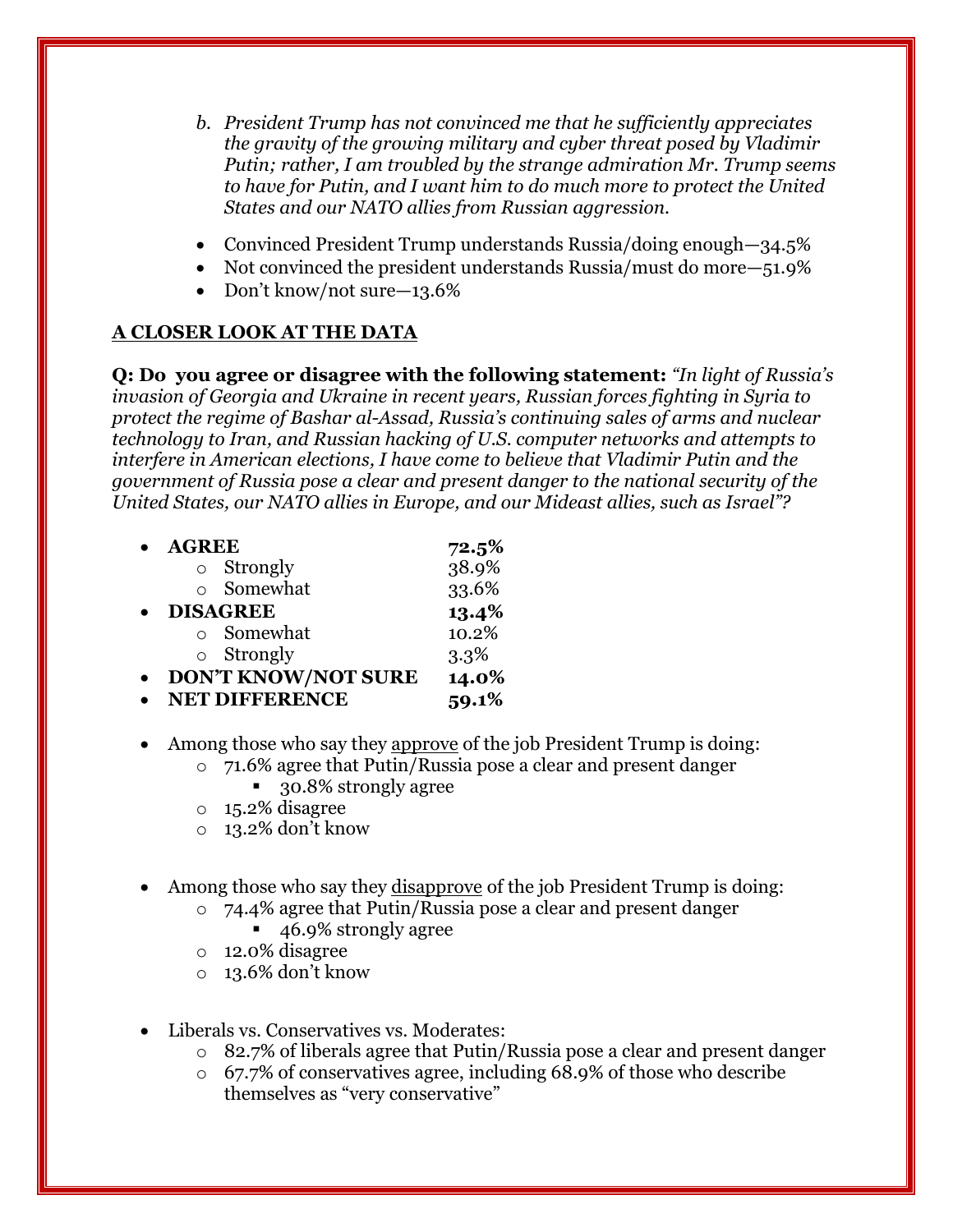- o 71.1% of moderates agree
- Evangelicals/Born-Again Protestants
	- o 69.9% agree that Putin/Russia pose a clear and present danger
	- o 13.5% disagree
	- $\circ$  16.6% don't know
- Military Households
	- o 76.2% agree that Russia poses a clear and present danger
	- o 13.8% disagree
	- $\circ$  10.0% don't know
- Young vs. Old
	- $\circ$  Under 40 years old -63.0% agree that Putin/Russia pose a clear and present danger
	- o Over 40 years old—77.0% agree
	- o Over 55 years old—77.9% agree
	- o Over 65 years old—78.1% agree

### **Q: Which of the following statements comes closest to your personal view about Russian president Vladimir Putin?**

- *A. Given that Vladimir Putin has ordered the invasion of several neighboring countries in recent years, I worry that Putin could now be planning other military attacks—perhaps the invasion of a small NATO country or a Middle Eastern country—because he thinks the international community is not really willing to stop him.*
- *B. President Putin may have invaded several countries in recent years, but I am not worried that he will invade any more countries.*

| • WORRIED ABOUT MORE ATTACKS | 60.5%    |
|------------------------------|----------|
| • NOT WORRIED                | 17.0%    |
| • DON'T KNOW/NOT SURE        | 22.5%    |
| • NET DIFFERENCE             | $43.5\%$ |

- Among those who say they approve of the job President Trump is doing:
	- o 50.5% say they are worried about more Russian attacks
	- o 23.8% say they are not worried
	- o 25.7% don't know/not sure
- Among those who say they disapprove of the job President Trump is doing:
	- o 70.3% say they are worried about more Russian attacks
	- o 11.4% say they are not worried
	- o 18.3% don't know/not sure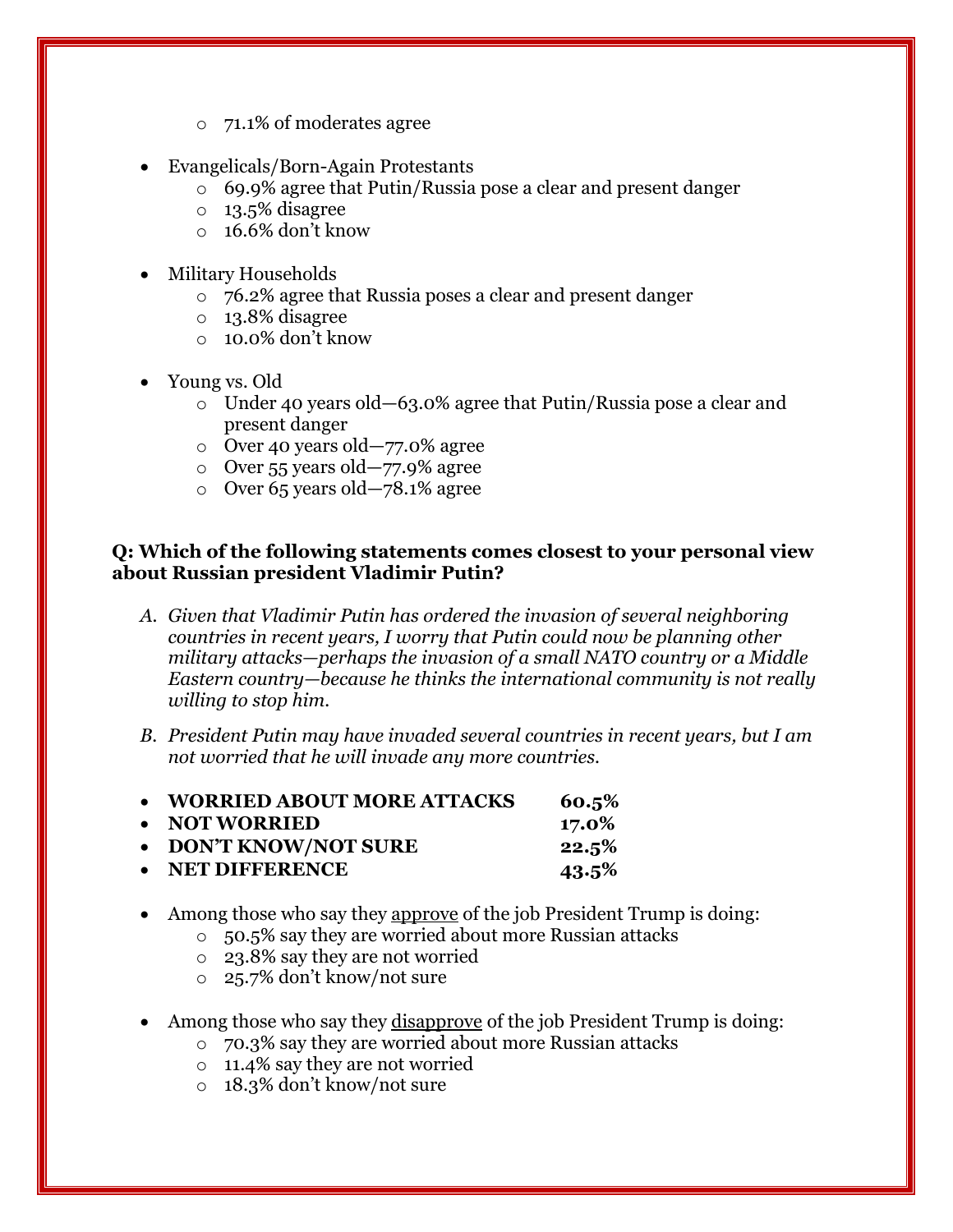- Liberals vs. Conservatives vs. Moderates:
	- o 70.4% of liberals are worried about more Russian attacks
	- o 52.5% of conservatives are worked about more Russian attacks, including 54.0% of those who describe themselves as "very conservative"
	- o 62.3% of moderates are worried about more Russian attacks
- Evangelicals/Born-Again Protestants
	- o 59.6% say they are worried about more Russian attacks
	- o 18.2% say they are not worried
	- o 22.2% don't know/not sure
- Military Households
	- o 62.5% say they are worried about more Russian attacks
	- o 18.5% say they are not worried
	- o 19.0% don't know/not sure
- Young vs. Old
	- o Under 40 years old—57.7% say they are worried about more Russian attacks
	- o Over 40 years old—61.9% say they are worried
	- o Over 55 years old—63.2% say they are worried
	- o Over 65 years old—63.3% say they are worried

## **Q: Which of the following statements is closest to your personal view about President Donald Trump?**

- *A. President Trump has convinced me that he appreciates the gravity of the growing military and cyber threat posed by Vladimir Putin, and I am confident he is taking every possible measure to protect the United States and our NATO allies from Russian aggression.*
- *B. President Trump has not convinced me that he sufficiently appreciates the gravity of the growing military and cyber threat posed by Vladimir Putin; rather, I am troubled by the strange admiration Mr. Trump seems to have for Putin, and I want him to do much more to protect the United States and our NATO allies from Russian aggression.*
	- **CONVINCED / DOING ENOUGH—34.5%**
	- **NOT CONVINCED / MUST DO MORE—51.9%**
	- **DON'T KNOW/NOT SURE—13.6%**
- Among those who say they approve of the job President Trump is doing:
	- o 71.3% say they are convinced Trump understands and is doing enough
	- o 14.2% say are they are not convinced and want Trump to do more
	- o 14.5% don't know/not sure